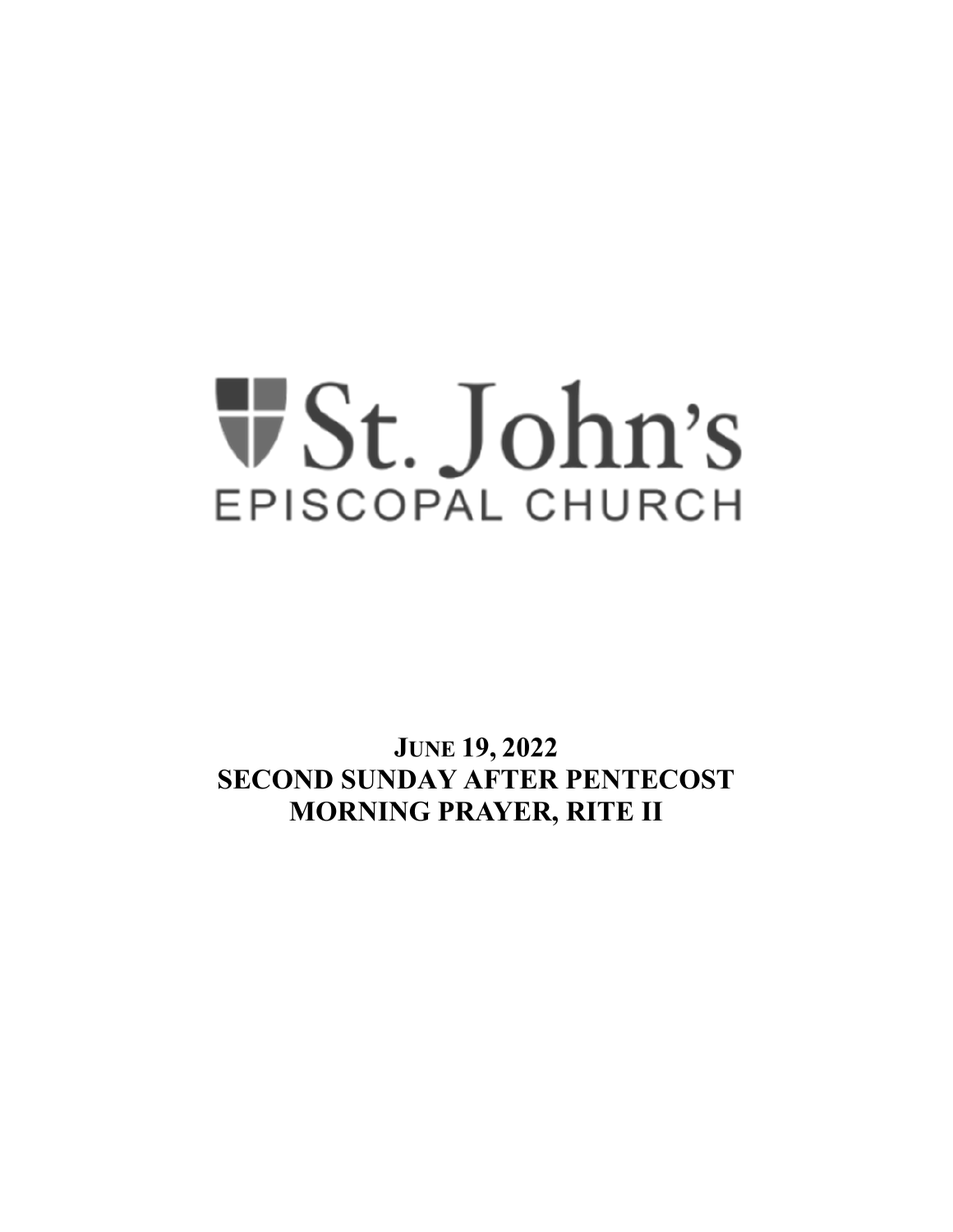# **WELCOME TO ST JOHN'S!**

We are a church whose worship, communal life, and outreach to the New Haven and university communities are inspired by the Biblical message of God's redeeming love for humanity in Christ and by the power of the Holy Spirit. Our vision is to grow and be formed in the image of Christ, to be a welcoming, loving, obedient and flourishing church that loves God and serves one another. We exist to be the presence of Christ in our neighborhood, and a blessing to the nations. We are committed to the work of racial healing, reconciliation, and justice.

# **STAY IN TOUCH**

We send out a weekly email with service information, announcements about upcoming events, and important information about parish life. Receiving the weekly email is a great way to get connected to the St. John's community. If you'd like to be added to this email list, you can fill out a contact form in the back of the church, speak with a member of the clergy or pastoral staff, or email the church office at [stjnewhaven@gmail.com.](about:blank)

# **TITHES & OFFERINGS**

Our ministries and building projects at St. John's are still going strong! We invite you to continue supporting the ministry of St. John's through your tithes and offerings. To donate online through PayPal, please visit [https://paypal.me/stjohnsnewhaven.](about:blank)

This QR code links to our donation page.



For those who worship in-person on Sunday mornings, an offering plate is provided at the back of the church. You may also send offerings to the church at the address below. Thank you for your generosity!

# **NOTES**

stjohnsnewhaven.org 400 Humphrey St, New Haven, CT 06511 203-562-1487 | stjnewhaven@gmail.com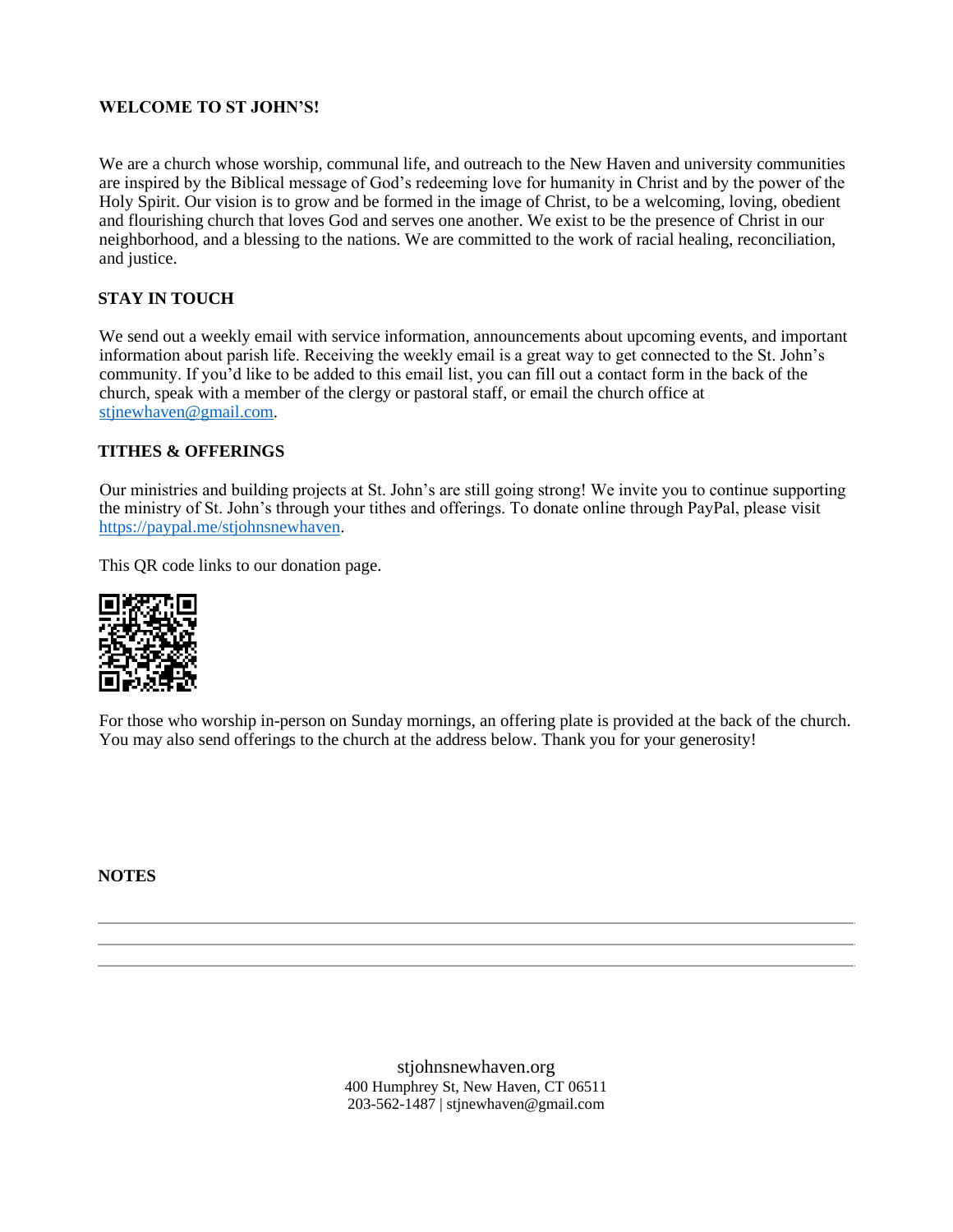# **SECOND SUNDAY AFTER PENTECOST MORNING PRAYER, RITE II SUNDAY, JUNE 19, 2021**

#### **PRELUDE –** MOE GRAVIET

**WELCOME** – PASTORAL ASSOCIATE

# **OPENING SONG**

# **As The Deer**

Verse 1 As the deer panteth for the water So my soul longeth after Thee You alone are my heart's desire And I long to worship Thee

Chorus You alone are my strength my shield To You alone may my spirit yield You alone are my heart's desire And I long to worship Thee

Verse 2 You're my friend and You are my brother Even though You are a King I love You more than any other So much more than anything

Verse 3 I want You more than gold or silver Only You can satisfy You alone are the real joygiver And the apple of my eye

# **OFFICE OF MORNING PRAYER**

#### **OPENING SENTENCES**

*Officiant: I was glad when they said to me, "Let us go to the house of the Lord." (Psalm 122.1)*

*Send out your light and your truth, that they may lead me, and bring me to your holy hill and to your dwelling. (Psalm 43:3)*

*Thus says the high and lofty One who inhabits eternity, whose name is Holy, "I dwell in the high and holy place and also with the one who has a contrite and humble spirit, to revive the spirit of the humble and to revive the heart of the contrite." (Isaiah 57:15)*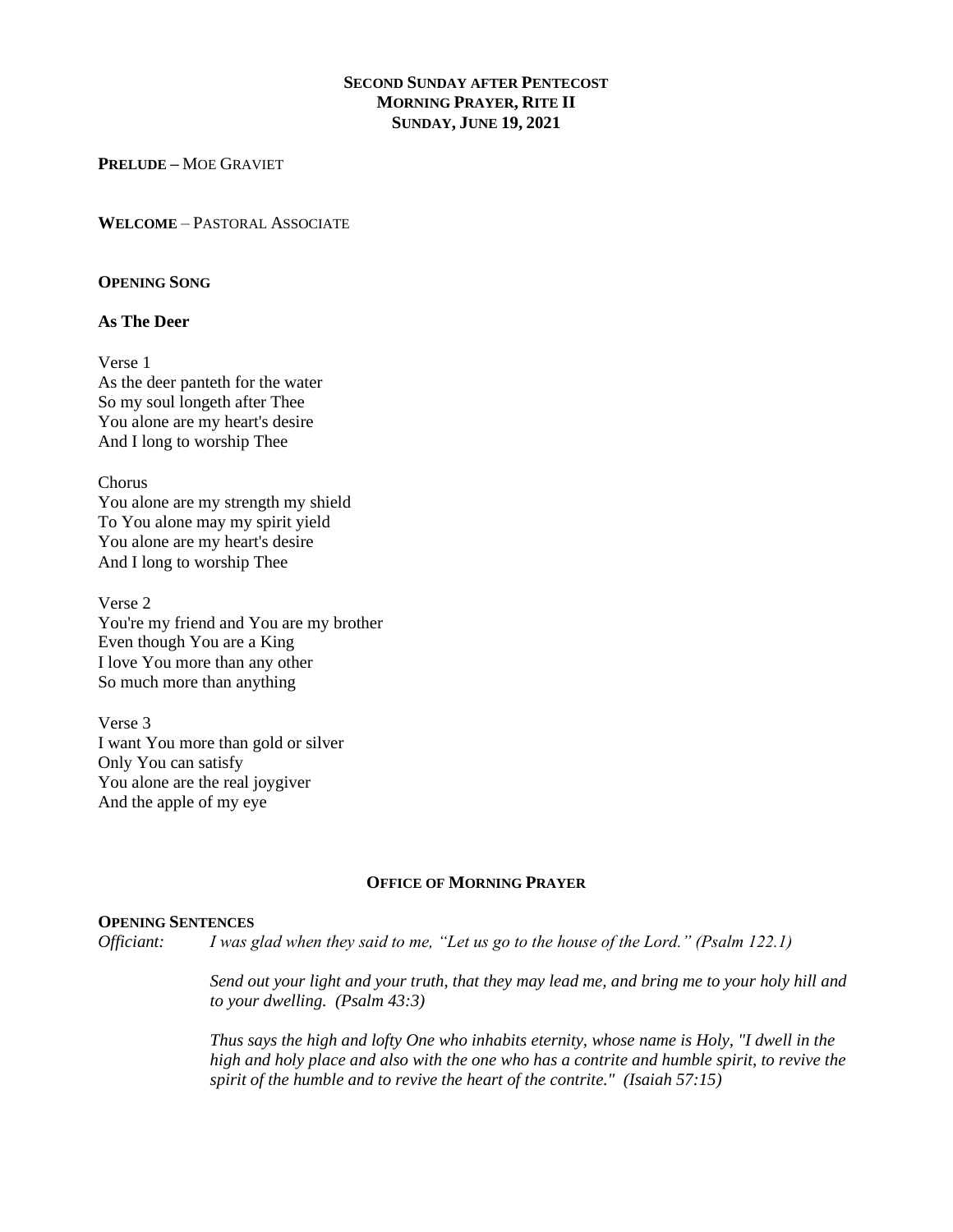#### **THE CONFESSION OF SIN** (*Please kneel)*

| Officiant:            | Let us confess our sins against God and our neighbor.                                                                                                                                          |
|-----------------------|------------------------------------------------------------------------------------------------------------------------------------------------------------------------------------------------|
| (Silence may be kept) |                                                                                                                                                                                                |
| All:                  | Most merciful God,                                                                                                                                                                             |
|                       | we confess that we have sinned against you                                                                                                                                                     |
|                       | in thought, word, and deed,                                                                                                                                                                    |
|                       | by what we have done,                                                                                                                                                                          |
|                       | and by what we have left undone.                                                                                                                                                               |
|                       | We have not loved you with our whole heart;                                                                                                                                                    |
|                       | we have not loved our neighbors as ourselves.                                                                                                                                                  |
|                       | We are truly sorry and we humbly repent.                                                                                                                                                       |
|                       | For the sake of your Son Jesus Christ,                                                                                                                                                         |
|                       | have mercy on us and forgive us;                                                                                                                                                               |
|                       | that we may delight in your will,                                                                                                                                                              |
|                       | and walk in your ways,                                                                                                                                                                         |
|                       | to the glory of your Name. Amen.                                                                                                                                                               |
| Officiant:            | Almighty God, have mercy on us, forgive us all our sins through our Lord Jesus Christ,<br>strengthen us in all goodness, and by the power of the Holy Spirit keep us in eternal life.<br>Amen. |

#### **THE INVITATORY AND PSALTER**

| (Please stand) |                                                                              |
|----------------|------------------------------------------------------------------------------|
| Officiant:     | Lord, open our lips.                                                         |
| People:        | And our mouth shall proclaim your praise.                                    |
| All:           | Glory to the Father, and to the Son, and to the                              |
|                | Holy Spirit: as it was in the beginning, is now, and will be for ever. Amen. |
| All:           | Worship the Lord in the beauty of holiness: Come let us adore him.           |

#### **VENITE—**PSALM 95:1-7 *(All say in unison)*

**Come, let us sing to the Lord; let us shout for joy to the Rock of our salvation. Let us come before his presence with thanksgiving** 

 **and raise a loud shout to him with psalms.**

**For the Lord is a great God, and a great King above all gods. In his hand are the caverns of the earth, and the heights of the hills are his also. The sea is his, for he made it, and his hands have molded the dry land.**

**Come, let us bow down, and bend the knee, and kneel before the Lord our Maker.**

**For he is our God,**

**and we are the people of his pasture and the sheep of his hand.** 

 **Oh, that today you would hearken to his voice!**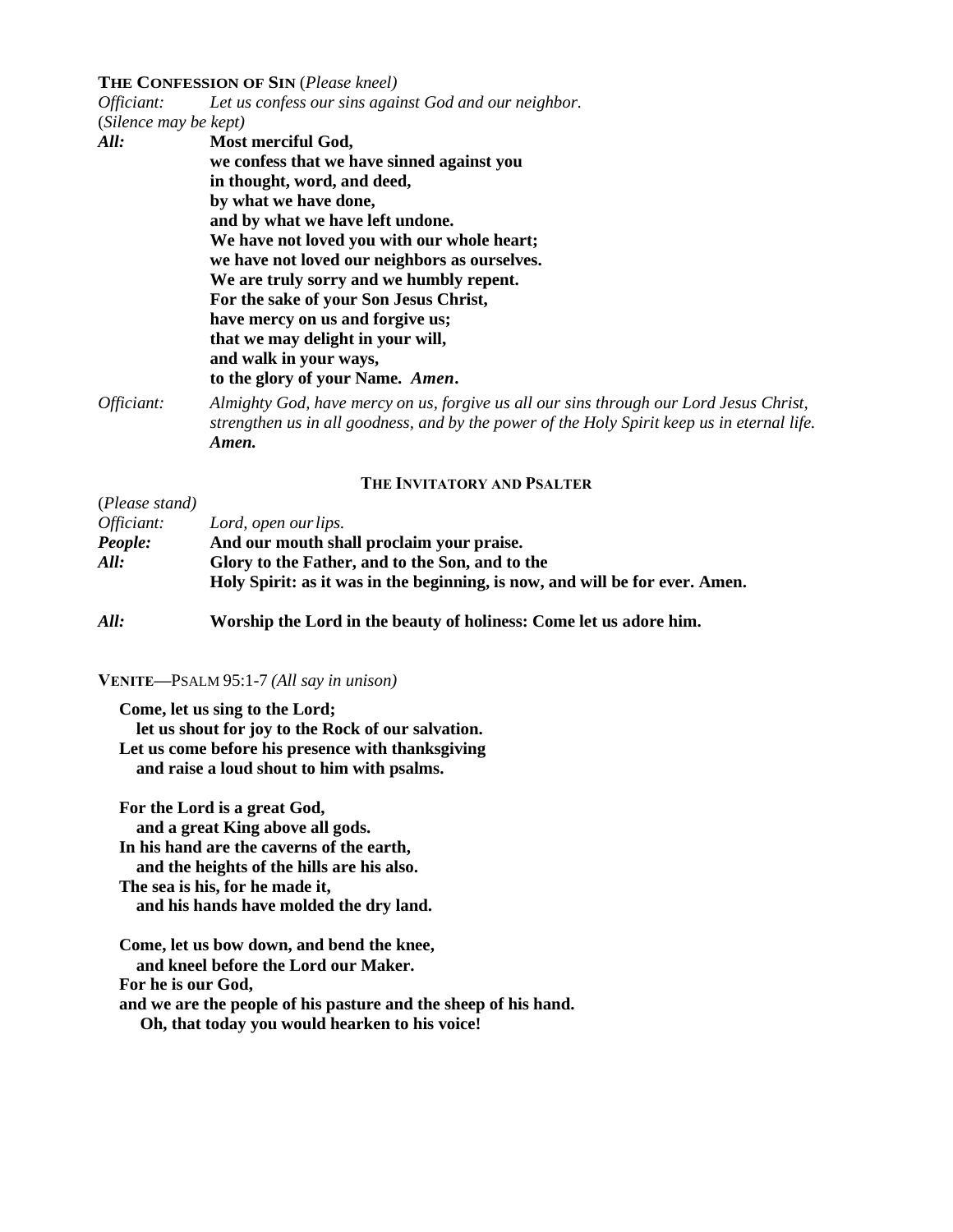## **PSALM OF THE DAY—** PSALM 42 AND PSALM 43 *(Congregation reads bold text.)*

- <sup>1</sup> As the deer longs for the water-brooks, so longs my soul for you, O God.
- <sup>2</sup> **My soul is athirst for God, athirst for the living God; when shall I come to appear before the presence of God?**
- 3 My tears have been my food day and night, while all day long they say to me, "Where now is your God?"
- <sup>4</sup> **I pour out my soul when I think on these things: how I went with the multitude and led them into the house of God,**
- <sup>5</sup>With the voice of praise and thanksgiving, among those who keep holy-day.

# <sup>6</sup> **Why are you so full of heaviness, O my soul? and why are you so disquieted within me?**

- <sup>7</sup>Put your trust in God; for I will yet give thanks to him, who is the help of my countenance, and my God.
- <sup>8</sup> **My soul is heavy within me; therefore I will remember you from the land of Jordan, and from the peak of Mizar among the heights of Hermon.**
- <sup>9</sup> One deep calls to another in the noise of your cataracts; all your rapids and floods have gone over me.
- <sup>10</sup>**The LORD grants his loving-kindness in the daytime; in the night season his song is with me, a prayer to the God of my life.**
- $_{11}$  I will say to the God of my strength, "Why have you forgotten me? and why do I go so heavily while the enemy oppresses me?"

## <sup>12</sup> **While my bones are being broken, my enemies mock me to my face;**

<sup>13</sup>All day long they mock me and say to me, "Where now is your God?"

# <sup>14</sup>**Why are you so full of heaviness, O my soul? and why are you so disquieted within me?**

- <sup>15</sup> Put your trust in God; for I will yet give thanks to him,
	- who is the help of my countenance, and my God.

# <sup>1</sup> **Give judgment for me, O God, and defend my cause against an ungodly people; deliver me from the deceitful and the wicked.**

# <sup>2</sup>For you are the God of my strength; why have you put me from you? and why do I go so heavily while the enemy oppresses me?

<sup>3</sup> **Send out your light and your truth, that they may lead me, and bring me to your holy hill and to your dwelling;**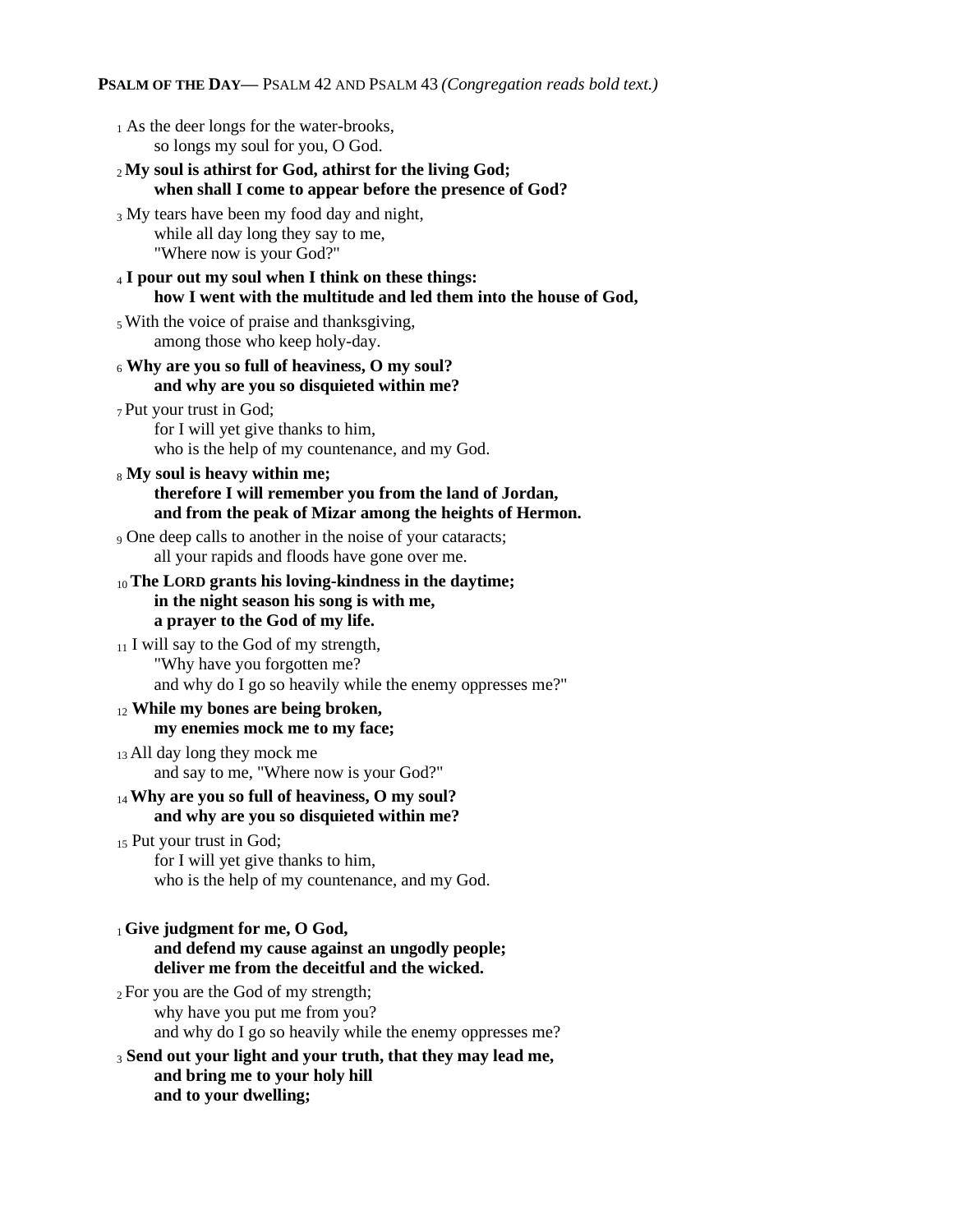<sup>4</sup>That I may go to the altar of God, to the God of my joy and gladness; and on the harp I will give thanks to you, O God my God.

# <sup>5</sup> **Why are you so full of heaviness, O my soul? and why are you so disquieted within me?**

<sup>6</sup>Put your trust in God;

for I will yet give thanks to him, who is the help of my countenance, and my God.

# **Glory to the Father and to the Son and to the Holy Spirit. as it was in the beginning, is now, and shall be forever.** *Amen***.**

# **You Speak**

*Song leader sings once through, 2nd time congregation joins*

You liberate me from my own noise and my own chaos From the chains of a lesser law You set me free You liberate me from my own noise and my own chaos From the chains of a lesser law You set me free

You satisfy me till I am quiet and confident in the work of the Spirit I cannot see You satisfy me till I am quiet and confident in the work of the Spirit I cannot see

In the silence of the heart You speak In the silence of the heart You speak and it is there that I will know You and You will know me in the silence of the heart You speak You speak

*(Please be seated)*

# **THE FIRST LESSON***—* 1 KINGS 19:1-15a

*Reader: A Reading from the First Book of Kings.*

Ahab told Jezebel all that Elijah had done, and how he had killed all the prophets with the sword. Then Jezebel sent a messenger to Elijah, saying, "So may the gods do to me, and more also, if I do not make your life like the life of one of them by this time tomorrow." Then he was afraid; he got up and fled for his life, and came to Beer-sheba, which belongs to Judah; he left his servant there.

But he himself went a day's journey into the wilderness and came and sat down under a solitary broom tree. He asked that he might die: "It is enough; now, O LORD, take away my life, for I am no better than my ancestors." Then he lay down under the broom tree and fell asleep. Suddenly an angel touched him and said to him, "Get up and eat." He looked, and there at his head was a cake baked on hot stones, and a jar of water. He ate and drank and lay down again. The angel of the LORD came a second time, touched him, and said, "Get up and eat, otherwise the journey will be too much for you." He got up, and ate and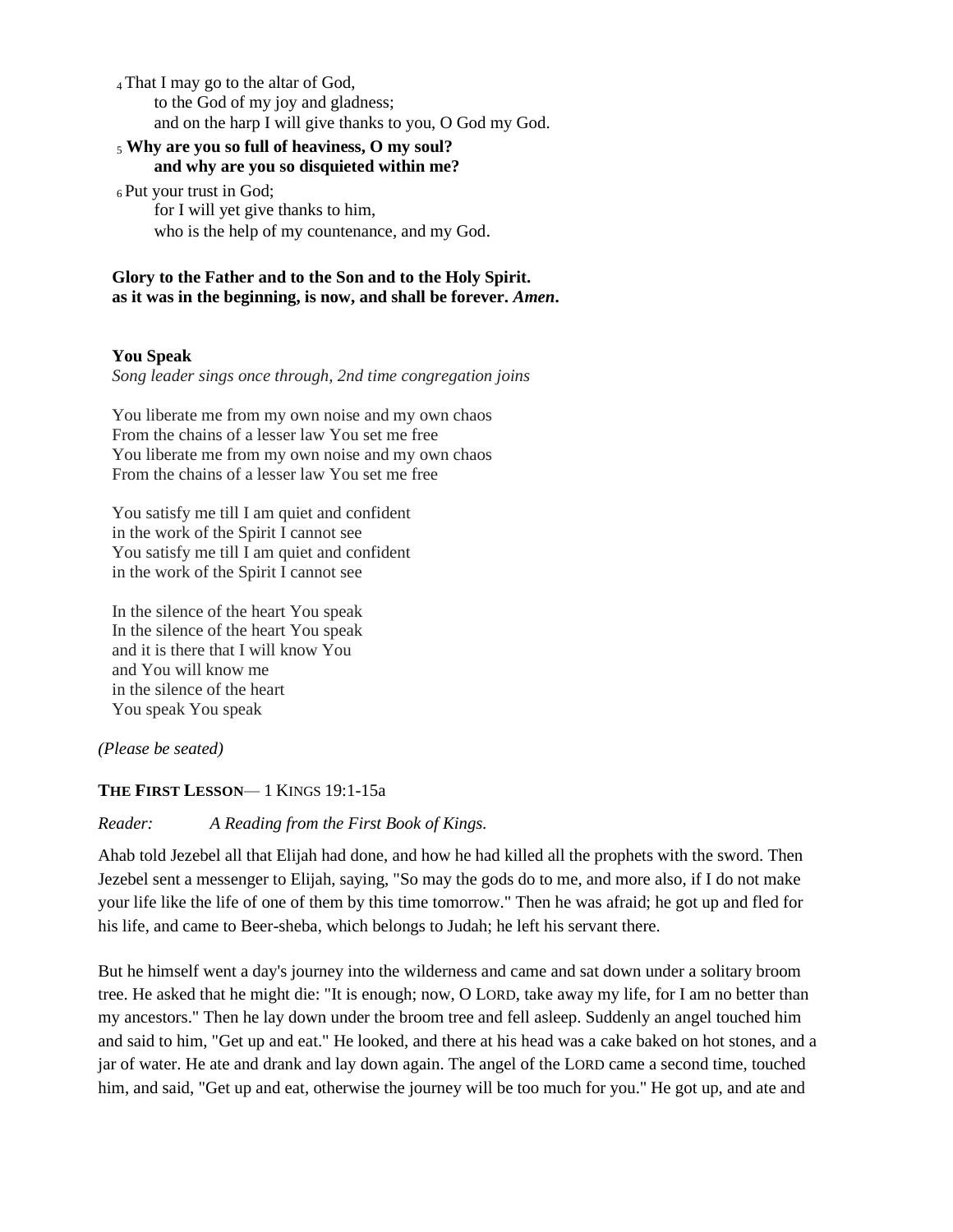drank; then he went in the strength of that food forty days and forty nights to Horeb the mount of God. At that place he came to a cave and spent the night there.

Then the word of the LORD came to him, saying, "What are you doing here, Elijah?" He answered, "I have been very zealous for the LORD, the God of hosts; for the Israelites have forsaken your covenant, thrown down your altars, and killed your prophets with the sword. I alone am left, and they are seeking my life, to take it away."

He said, "Go out and stand on the mountain before the LORD, for the LORD is about to pass by." Now there was a great wind, so strong that it was splitting mountains and breaking rocks in pieces before the LORD, but the LORD was not in the wind; and after the wind an earthquake, but the LORD was not in the earthquake; and after the earthquake a fire, but the LORD was not in the fire; and after the fire a sound of sheer silence. When Elijah heard it, he wrapped his face in his mantle and went out and stood at the entrance of the cave. Then there came a voice to him that said, "What are you doing here, Elijah?" He answered, "I have been very zealous for the LORD, the God of hosts; for the Israelites have forsaken your covenant, thrown down your altars, and killed your prophets with the sword. I alone am left, and they are seeking my life, to take it away." Then the LORD said to him, "Go, return on your way to the wilderness of Damascus."

*Reader: The Word of the Lord. People:* **Thanks be to God.**

# **THE SONG OF THE REDEEMED** — REVELATION 15:3-4 *Magna et mirabilia*

O ruler of the universe, Lord God, great deeds are they that you have done, surpassing human understanding. **Your ways are ways of righteousness and truth, O King of all the ages.**

Who can fail to do you homage, Lord, and sing the praises of your Name? for you only are the Holy One. **All nations will draw near and fall down before you, because your just and holy works have been revealed.**

# **Glory to the Father, and to the Son, and to the Holy Spirit: as it was in the beginning, is now, and will be for ever. Amen.**

# **THE SECOND LESSON**— GALATIANS 3:23-29

# *Reader: A Reading from the Epistle to the Galatians.*

Now before faith came, we were imprisoned and guarded under the law until faith would be revealed. Therefore the law was our disciplinarian until Christ came, so that we might be justified by faith. But now that faith has come, we are no longer subject to a disciplinarian, for in Christ Jesus you are all children of God through faith. As many of you as were baptized into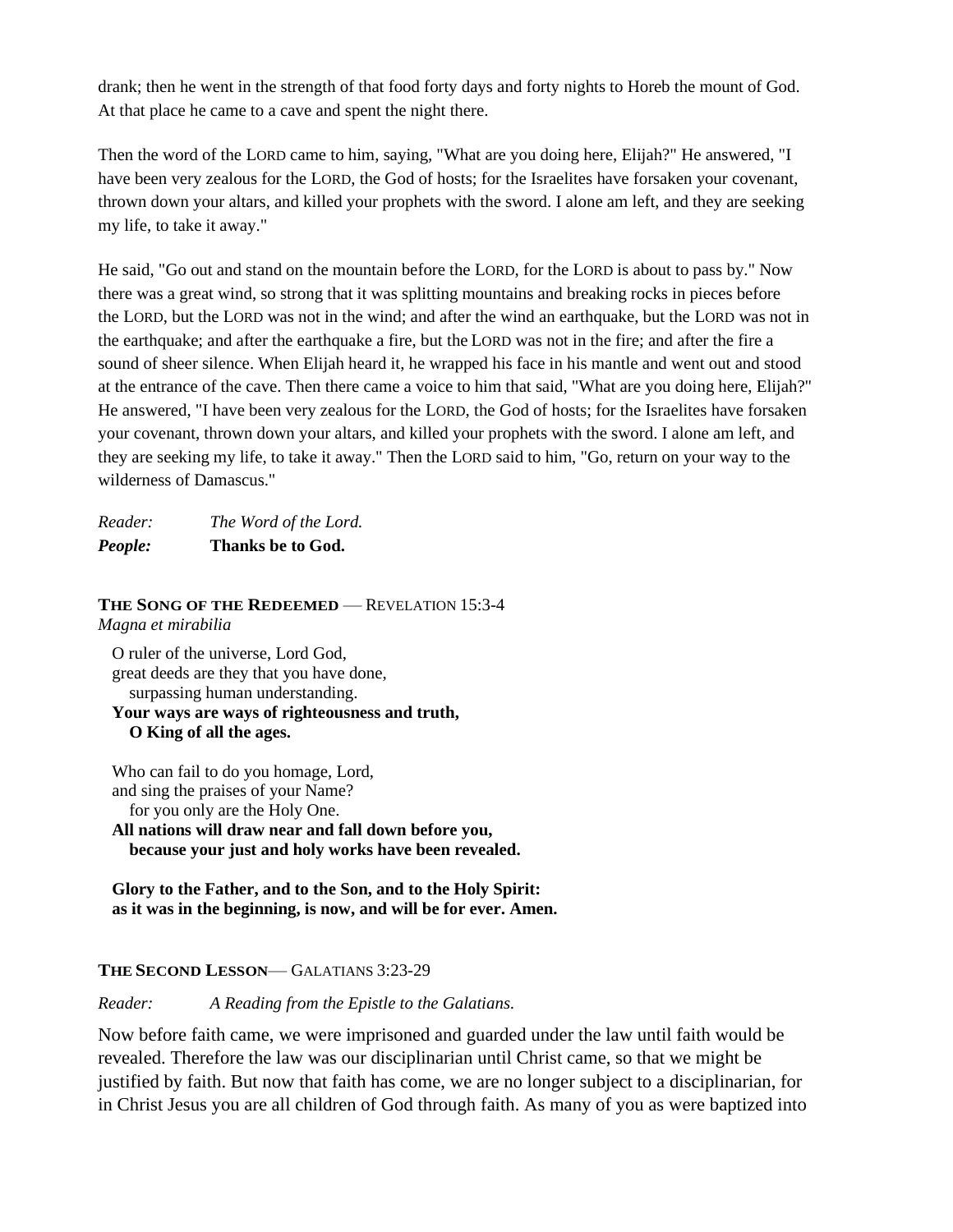Christ have clothed yourselves with Christ. There is no longer Jew or Greek, there is no longer slave or free, there is no longer male and female; for all of you are one in Christ Jesus. And if you belong to Christ, then you are Abraham's offspring, heirs according to the promise.

*Reader: The Word of the Lord. People:* **Thanks be to God.**

**A SONG OF THE LAMB** — REVELATION 4:11, 5: 9-10 , 13 *(Please stand. All say in unison.) Dignus es*

**Splendor and honor and kingly power are yours by right, O Lord our God, For you created everything that is, and by your will they were created and have their being; And yours by right, O Lamb that was slain for with your blood you have redeemed for God, From every family, language, people, and nation, a kingdom of priests to serve our God. And so, to him who sit upon the throne,**

 **and to Christ the Lamb, Be worship and praise, dominion and splendor, for ever and for evermore.**

**THE THIRD LESSON—**LUKE 10:1-11, 16-20 *(Please be seated.)*

*Reader: A Reading from the Gospel of Luke.*

The Lord appointed seventy others and sent them on ahead of him in pairs to every town and place where he himself intended to go. He said to them, "The harvest is plentiful, but the laborers are few; therefore ask the Lord of the harvest to send out laborers into his harvest. Go on your way. See, I am sending you out like lambs into the midst of wolves. Carry no purse, no bag, no sandals; and greet no one on the road. Whatever house you enter, first say, `Peace to this house!' And if anyone is there who shares in peace, your peace will rest on that person; but if not, it will return to you. Remain in the same house, eating and drinking whatever they provide, for the laborer deserves to be paid. Do not move about from house to house. Whenever you enter a town and its people welcome you, eat what is set before you; cure the sick who are there, and say to them, `The kingdom of God has come near to you.' But whenever you enter a town and they do not welcome you, go out into its streets and say, `Even the dust of your town that clings to our feet, we wipe off in protest against you. Yet know this: the kingdom of God has come near.'

"Whoever listens to you listens to me, and whoever rejects you rejects me, and whoever rejects me rejects the one who sent me."

The seventy returned with joy, saying, "Lord, in your name even the demons submit to us!" He said to them, "I watched Satan fall from heaven like a flash of lightning. See, I have given you authority to tread on snakes and scorpions, and over all the power of the enemy; and nothing will hurt you. Nevertheless, do not rejoice at this, that the spirits submit to you, but rejoice that your names are written in heaven."

*Reader: The Word of the Lord. People:* **Thanks be to God.**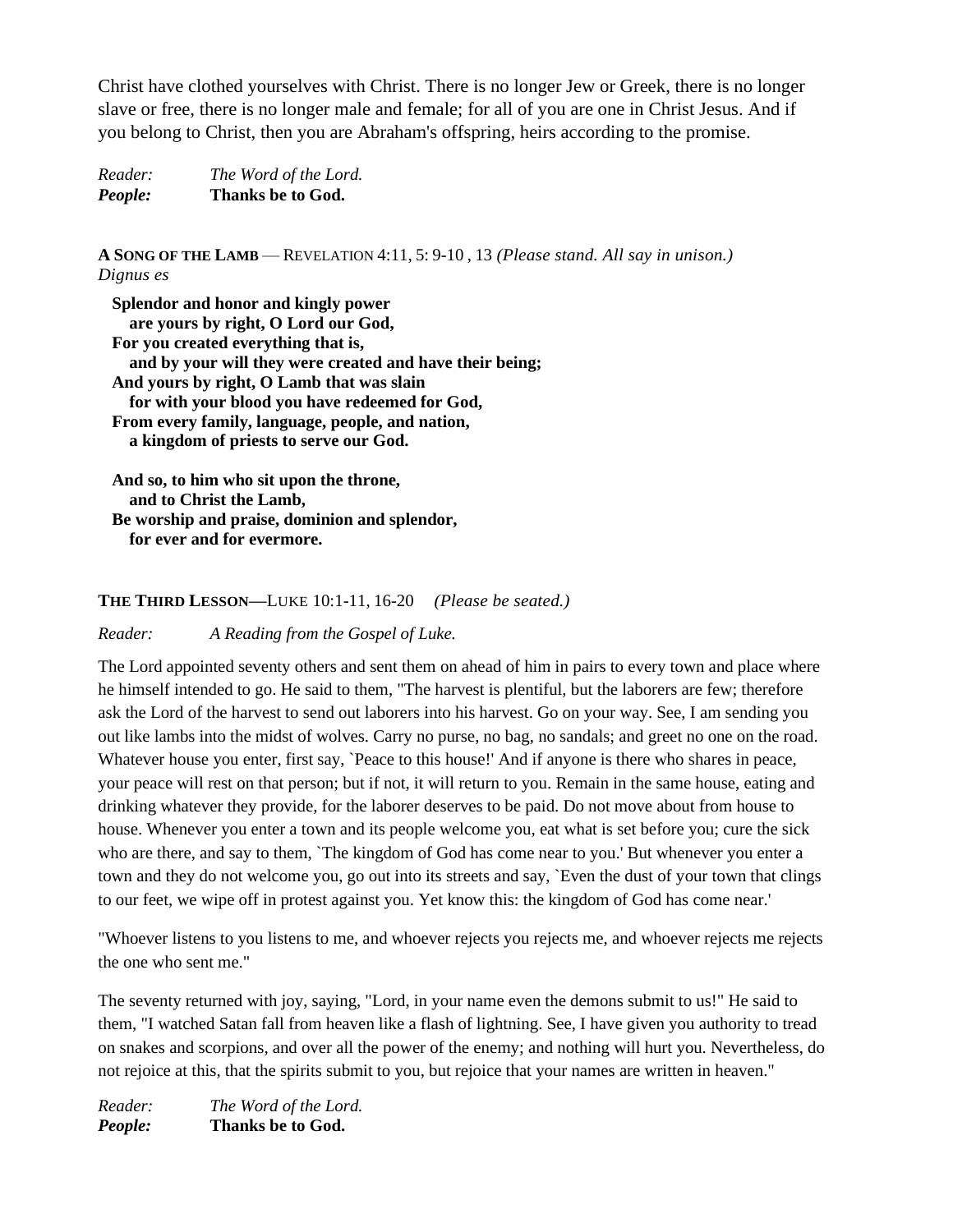*(Please stand.)*



**THE SERMON** – JOHN HARE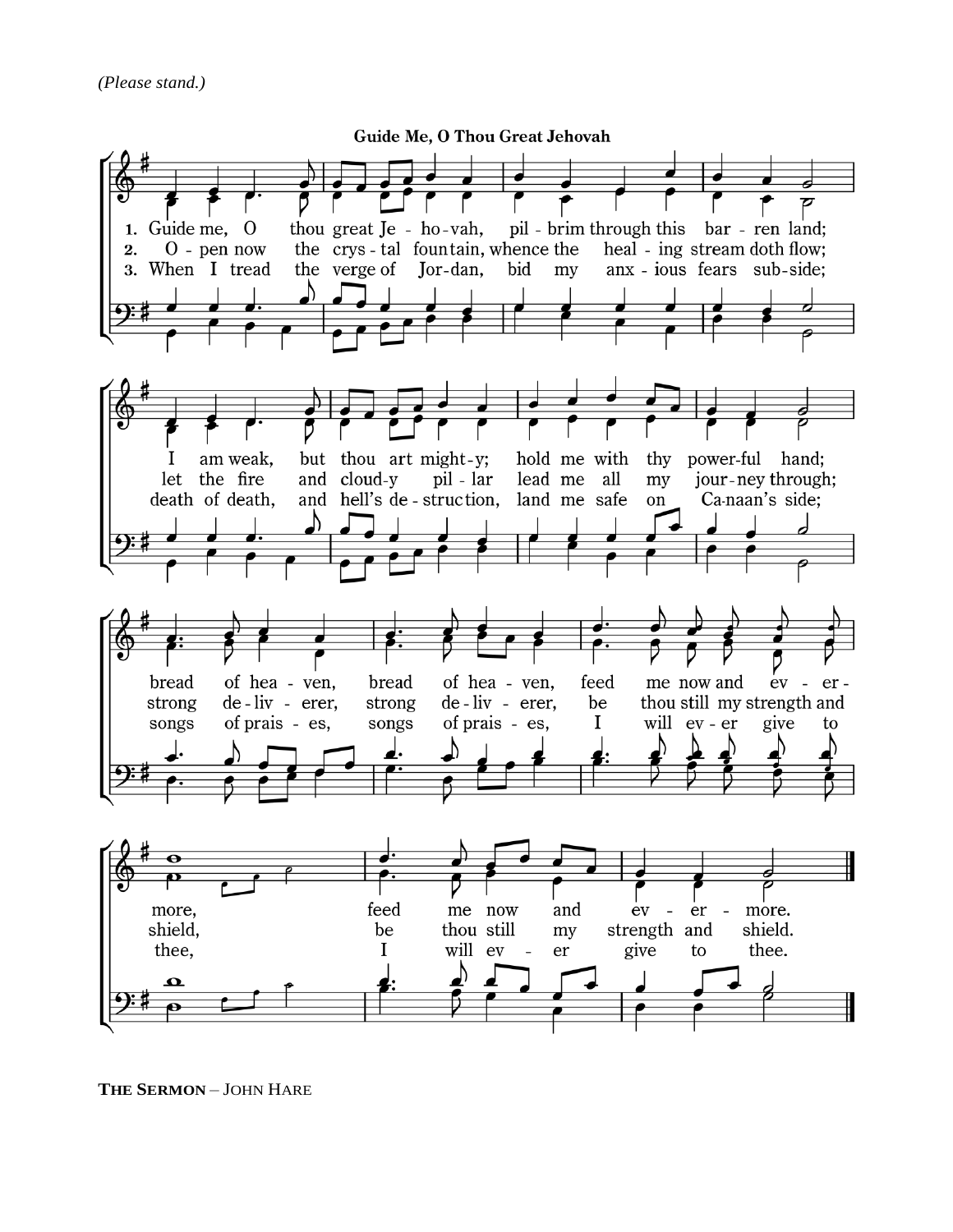**I believe in God, the Father almighty, creator of heaven and earth; I believe in Jesus Christ, his only Son, our Lord. He was conceived by the power of the Holy Spirit and born of the Virgin Mary. He suffered under Pontius Pilate, was crucified, died, and was buried. He descended to the dead. On the third day he rose again. He ascended into heaven, and is seated at the right hand of the Father. He will come again to judge the living and the dead. I believe in the Holy Spirit, the holy catholic Church, the communion of saints, the forgiveness of sins the resurrection of the body, and the life everlasting. Amen.**

*(Please stand or kneel.)*

#### **THE PRAYERS**

| Officiant: | The Lord be with you.                         |
|------------|-----------------------------------------------|
| People:    | And also with you.                            |
| Officiant: | Let us pray.                                  |
| All:       | Our Father, who art in heaven,                |
|            | hallowed be thy Name,                         |
|            | thy kingdom come,                             |
|            | thy will be done,                             |
|            | on earth as it is in heaven.                  |
|            | Give us this day our daily bread.             |
|            | And forgive us our trespasses,                |
|            | as we forgive those                           |
|            | who trespass against us.                      |
|            | And lead us not into temptation,              |
|            | but deliver us from evil.                     |
|            | For thine is the kingdom,                     |
|            | and the power, and the glory,                 |
|            | for ever and ever. Amen.                      |
| Officiant: | Show us your mercy, O Lord;                   |
| People:    | And grant us your salvation.                  |
| Officiant: | Clothe your ministers with righteousness;     |
| People:    | Let your people sing with joy.                |
| Officiant: | Give peace, O Lord, in all the world;         |
| People:    | For only in you can we live in safety.        |
| Officiant: | Lord, keep this nation under your care;       |
| People:    | And guide us in the way of justice and truth. |
| Officiant: | Let your way be known upon earth;             |
| People:    | Your saving health among all nations.         |
| Officiant: | Let not the needy, $O$ Lord, be forgotten;    |
| People:    | Nor the hope of the poor be taken away.       |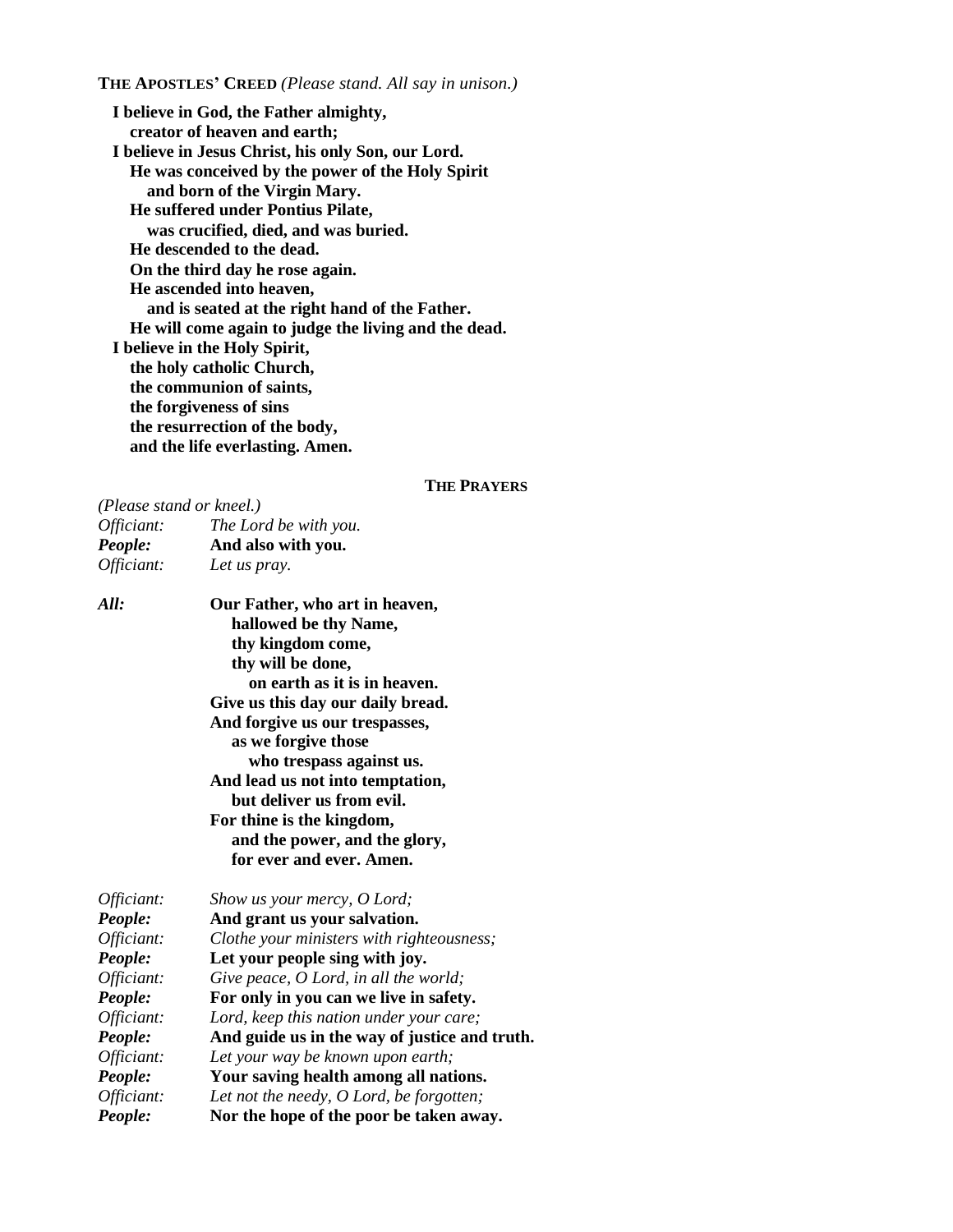| <b>People:</b> | And sustain us with your Holy Spirit. |
|----------------|---------------------------------------|
| Officiant:     | Create in us clean hearts, O God;     |

# **COLLECTS**

## **The Collect of the Day**

*Officiant:* O Lord, make us have perpetual love and reverence for your holy Name, for you never fail to help and govern those whom you have set upon the sure foundation of your loving-kindness; through Jesus Christ our Lord, who lives and reigns with you and the Holy Spirit, one God, for ever and ever. **Amen.**

# **A Collect on Sundays**

*Officiant:* O God our King, by the resurrection of your Son Jesus Christ on the first day of the week, you conquered sin, put death to flight, and gave us the hope of everlasting life: Redeem all our days by this victory; forgive our sins, banish our fears, make us bold to praise you and to do your will; and steel us to wait for the consummation of your kingdom on the last great Day; through the same Jesus Christ our Lord. **Amen.**

# **A Collect for Guidance**

*Officiant:* Heavenly Father, in you we live and move and have our being: We humbly pray you so to guide and govern us by your Holy Spirit, that in all the cares and occupations of our life we may not forget you, but may remember that we are ever walking in your sight; through Jesus Christ our Lord. **Amen.**

# **A Collect for Juneteenth**

*Officiant:* Almighty God, you rescued your people from slavery in Egypt, and throughout the ages you have never failed to hear the cries of the captives; We remember before you our sisters and brothers in Galveston, Texas who received the glad tidings of their emancipation; Forgive us for the many grave sins that delayed that liberating word; Anoint us with your Spirit to bring good news to the poor, to proclaim release to the captives and recovery of sight to the blind, to let the oppressed go free, and to proclaim the year of your favor; through Jesus Christ our Lord, who lives and reigns with you, in the unity of the Holy Spirit, one God, for ever and ever. **Amen.**

## **A Collect for Mission**

*Officiant:* O God, you have made of one blood all the peoples of the earth, and sent your blessed Son to preach peace to those who are far off and to those who are near: Grant that people everywhere may seek after you and find you; bring the nations into your fold; pour out your Spirit upon all flesh; and hasten the coming of your kingdom; through Jesus Christ our Lord. **Amen.**

#### **INTERCESSIONS**

*(The congregation is invited to add their prayers, intercessions, and thanksgivings.)*

*Leader: In the Episcopal Church of Connecticut Cycle of Prayer, we pray for: Christ Church, Redding; St. Stephen's, Ridgefield; St. Paul's, Riverside; St. Andrew the Apostle, Rocky Hill; Wardens, treasurers, clerks, and all vestry members; elected delegates; annual parish meetings, committees, staff, and volunteers who oversee and maintain buildings and grounds. In the Anglican Cycle of Prayer, we pray for Eglise Anglicane du Rwanda.*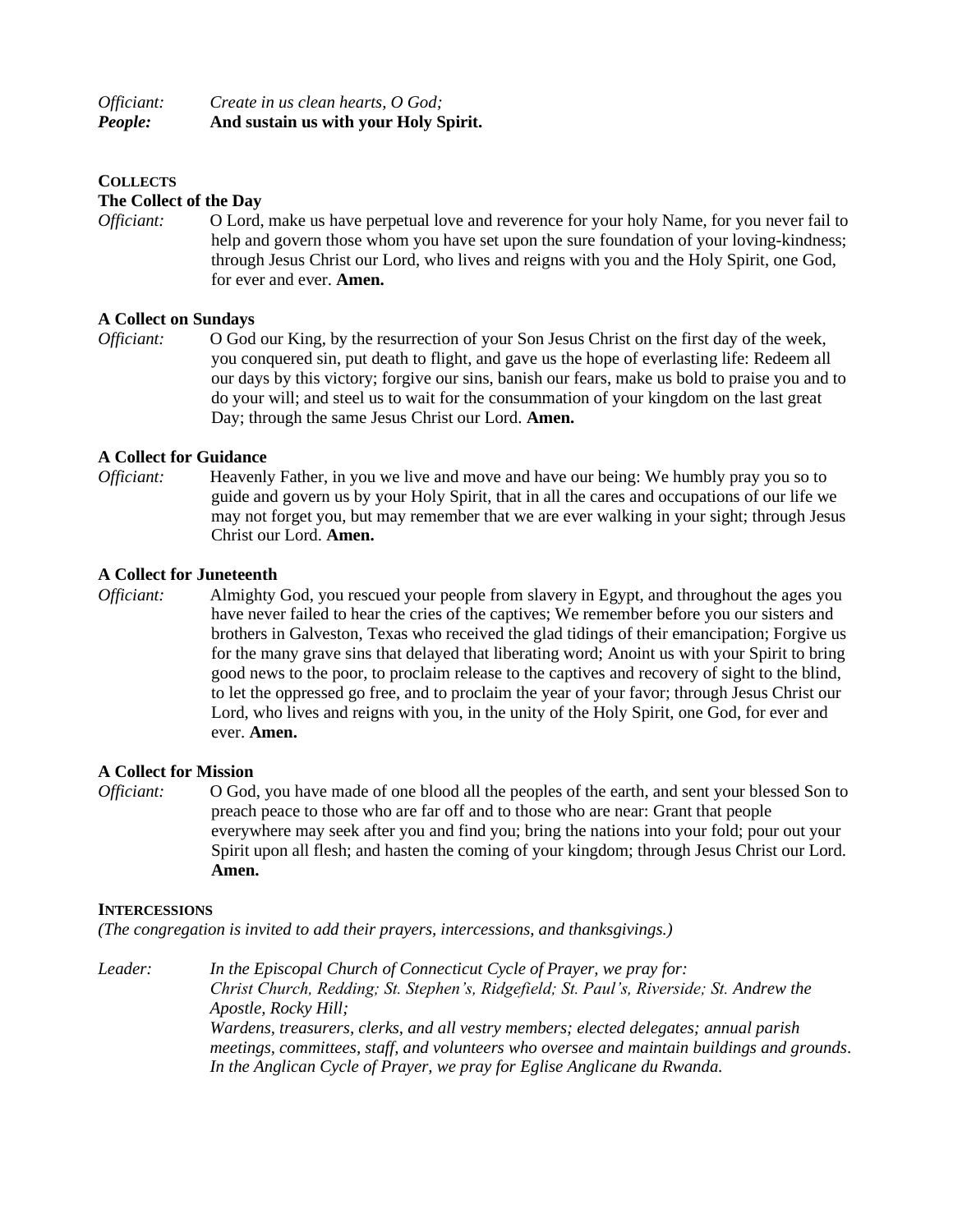# **A PRAYER OF ST. CHRYSOSTOM** *(All say in unison)*

*All:* **Almighty God, you have given us grace at this time with one accord to make our common supplication to you; and you have promised through your well-beloved Son that when two or three are gathered together in his Name you will be in the midst of them: Fulfill now, O Lord, our desires and petitions as may be best for us; granting us in this world knowledge of your truth, and in the age to come life everlasting. Amen.**

**CLOSING HYMN** *(Please stand. The offering will be received as we sing.)*



6. Blind unbelief is sure to err, and scan his work in vain; God is his own interpreter, and he will make it plain.

# **DISMISSAL**

- *Leader:* Let us bless the Lord.
- *People:* **Thanks be to God.**

*Leader:* May the God of hope fill us with all joy and peace in believing through the power of the Holy Spirit. **Amen.**